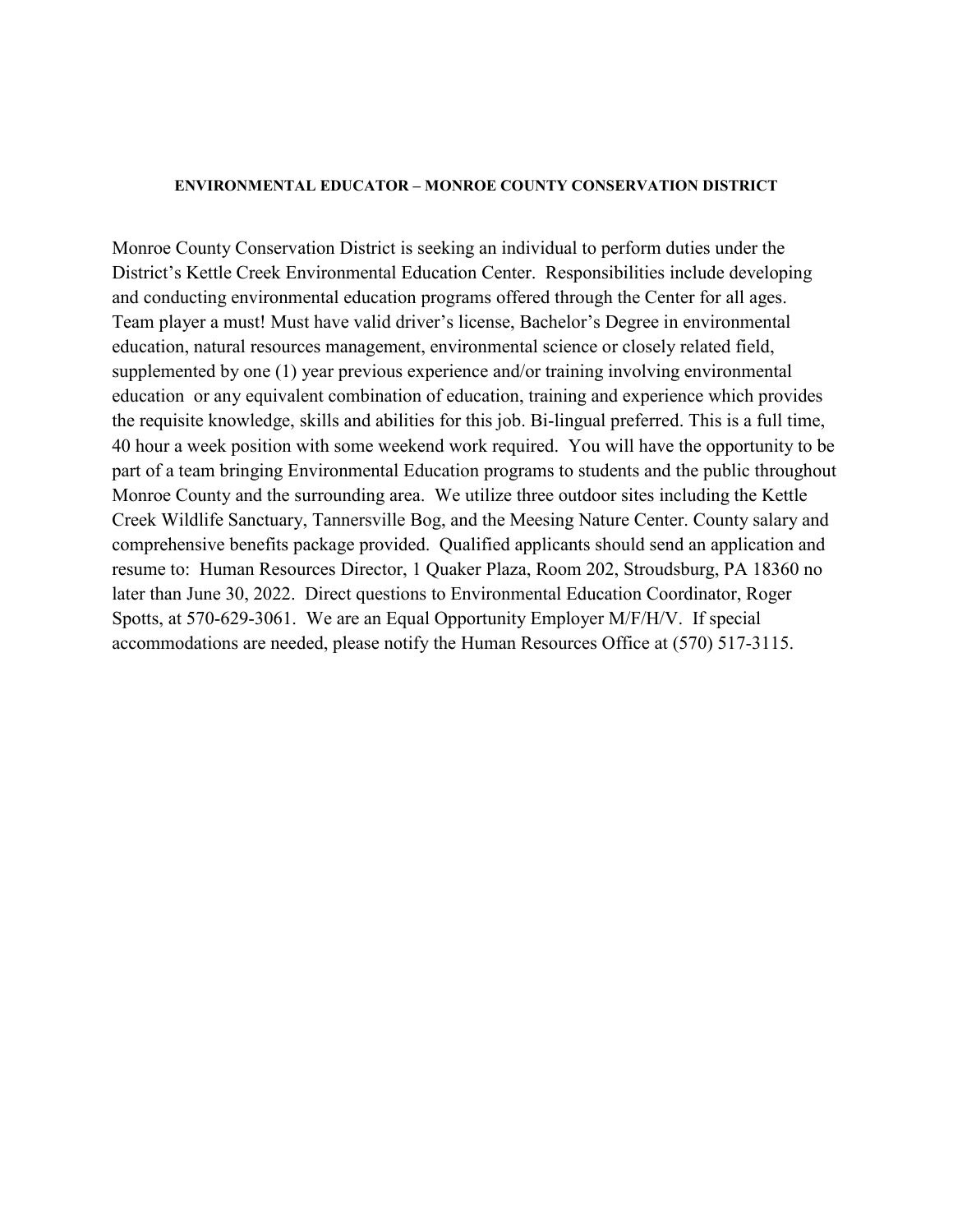PLEASE POST !!!

# **OPEN POSITION**

# MONROE COUNTY HUMAN RESOURCE OFFICE IS NOW ACCEPTING APPLICATIONS FOR THE FOLLOWING POSITION:

# **17 ENVIRONMENTAL EDUCATOR – CONSERVATION \$43,026.26/yr – 40 hrs/wk.**

Current employees who wish to apply for this position should obtain a bid sheet from the County portal and proceed accordingly.

Notice: If you are offered and accept a position within any County office you will be mandated to provide a Criminal Background Check [\(http://epatch.state.pa.us\)](http://epatch.state.pa.us/) at your cost prior to your hire date as a condition of employment.

POSTED: 06/17/2022 REMOVE: 07/1/2022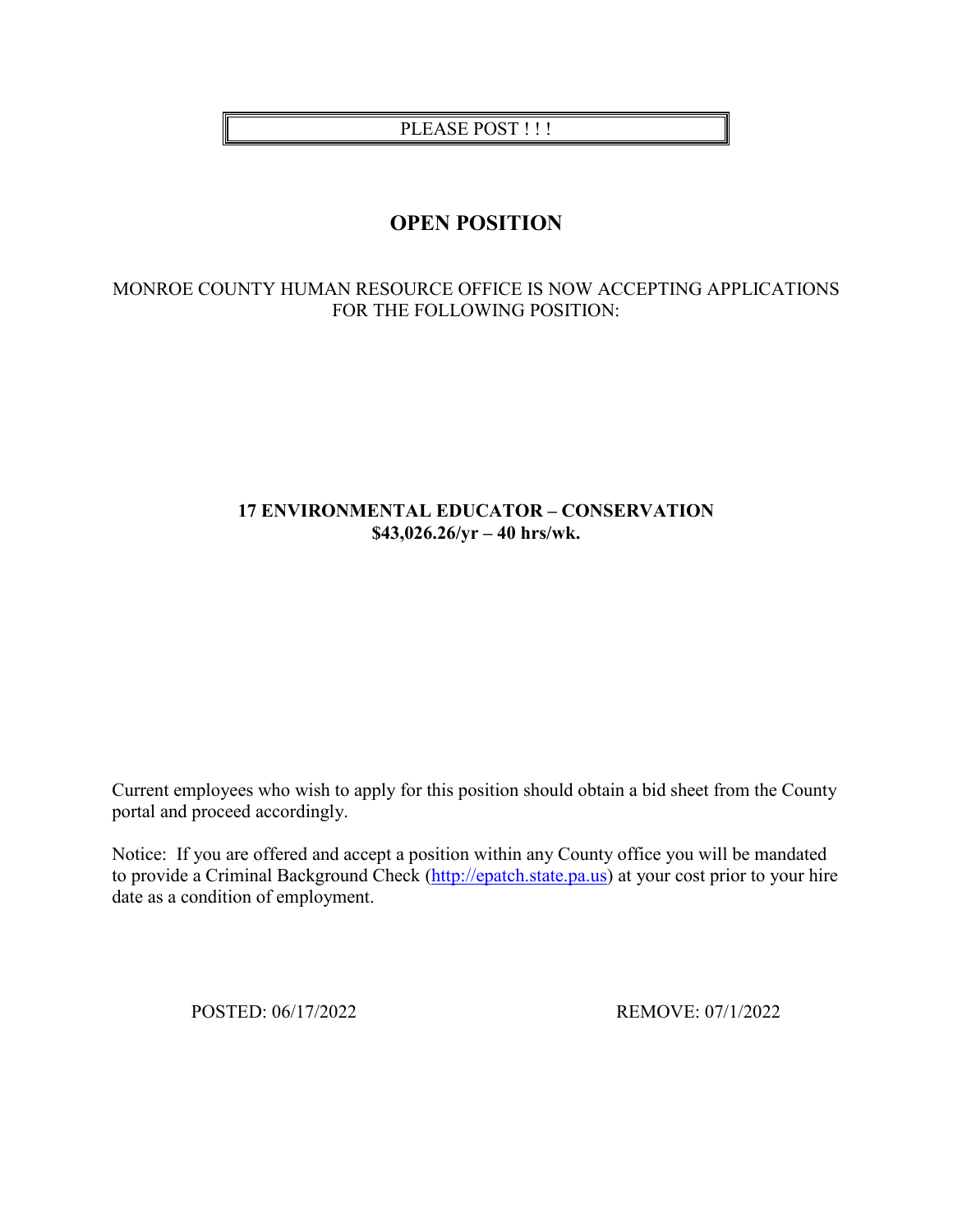# MONROE COUNTY, PENNSYLVANIA **CLASSIFICATION SPECIFICATION**

#### **CLASSIFICATION TITLE: ENVIRONMENTAL EDUCATOR**

### PURPOSE OF CLASSIFICATION

The purpose of this classification is to plan, organize, and implement environmental education programs for the community.

#### **ESSENTIAL FUNCTIONS**

 $\epsilon_{\rm in}$ 

The following duties are normal for this position. These are not to be construed as exclusive or all-inclusive. Other duties may be required and assigned.

Provides direction, guidance and assistance to interns, students, or other workers; assigns and evaluates work; coordinates work activities; provides training as needed.

Ensures adherence to established safety procedures; monitors work environment and use of safety equipment to ensure safety of employees and other individuals.

Plans, organizes, schedules, and implements environmental education programs for the community; conducts research associated with program development.

Instructs a variety of environmental education programs for schools, community organizations, and the general public in various settings: trains classroom teachers in the use of environmental education curriculum guides.

Constructs educational exhibits and displays.

Oversees volunteer program at environmental education center.

Plans/conducts summer conservation camp and related programs.

Coordinates county Envirothon competition; receives/processes registration forms.

Coordinates public relations for the conservation district.

Designs, edits, and produces articles, brochures, newsletters, and educational materials.

Assists with special programs and events as needed.

Provides information and assistance to the public regarding a variety of environmental and natural history topics.

Performs various general/manual tasks associated with department activities, which may include feeding birds, unloading/moving bird seed, setting up program equipment, shoveling snow, splitting wood, cutting trees/shrubs on trails, vacuuming carpet, and cleaning building facilities.

Operates a variety of machinery, equipment and tools associated with department activities, which may include a motor vehicle, cash register, slide projector, camera, video camera, light table, chain saw, splitting maul, wheelbarrow,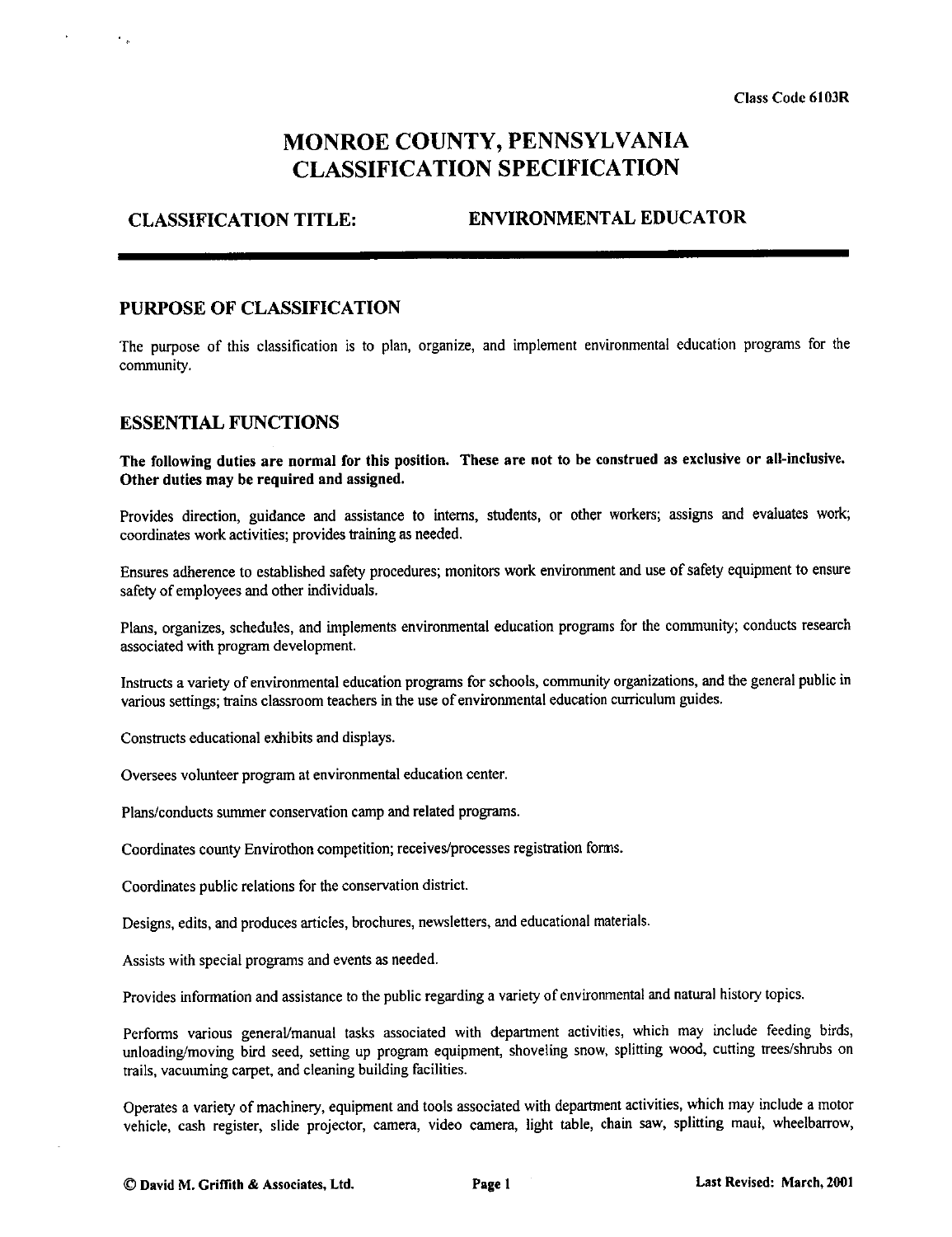6103R

gardening tools, carpentry tools, power tools, office equipment, sports paraphernalia, and various program paraphernalia.

Performs general maintenance tasks necessary to keep vehicles, equipment and tools in operable condition, which may include inspecting equipment, checking/replacing fluids, washing/cleaning equipment, and cleaning work areas; monitors equipment operations to maintain efficiency and safety; reports faulty equipment.

Takes photographs, slides, and videotapes for program use.

Generates and balances reports; submits reports to appropriate individuals or agencies; forwards or retains reports as appropriate.

Receives/processes payments for program fees, gift shop sales, or other department revenues; records payments and issues receipts; forwards revenues as appropriate.

Prepares or completes various forms, reports, correspondence, logs, daily journals, schedules, time sheets, mileage records, volunteer records, intern evaluations, incident/accident reports, press releases, newsletter articles, program outlines, program evaluations, or other documents.

Receives various forms, reports, correspondence, calendars, registration forms, day camp applications, program reservations; evaluations, natural history guides, field guides, activity guides, children's books, tax records, maps, brochures, magazines, newspapers, newsletters, manuals, catalogs, reference materials, or other documentation; reviews, completes, processes, forwards or retains as appropriate.

Performs research functions as needed.

Maintains files/records of department activities and resource data.

Operates a computer to enter, retrieve, review or modify data; verifies accuracy of entered data and makes corrections as appropriate; utilizes word processing, spreadsheet, desktop publishing, or other software programs.

Communicates via telephone and/or two-way radio; provides information and assistance; takes and relays messages; responds to requests for service or assistance.

Communicates with supervisor, employees, other departments, volunteers, school officials, students, customers, community organizations, the public, outside agencies, and other individuals as needed to coordinate work activities. review status of work, exchange information, or resolve problems.

Represents the conservation district at local meetings and state conferences.

Maintains a comprehensive, current knowledge and awareness of applicable laws/regulations; maintains an awareness of new trends and advances in the profession; reads professional literature; maintains professional affiliations; attends workshops and training sessions as appropriate.

#### **ADDITIONAL FUNCTIONS**

Assists with gift shop sales.

 $\mathbf{A}$ 

Conducts various errands as assigned, which may include purchasing/picking up supplies.

Provides assistance or coverage to other employees as needed.

 $\mathcal{L}_{\text{M}}$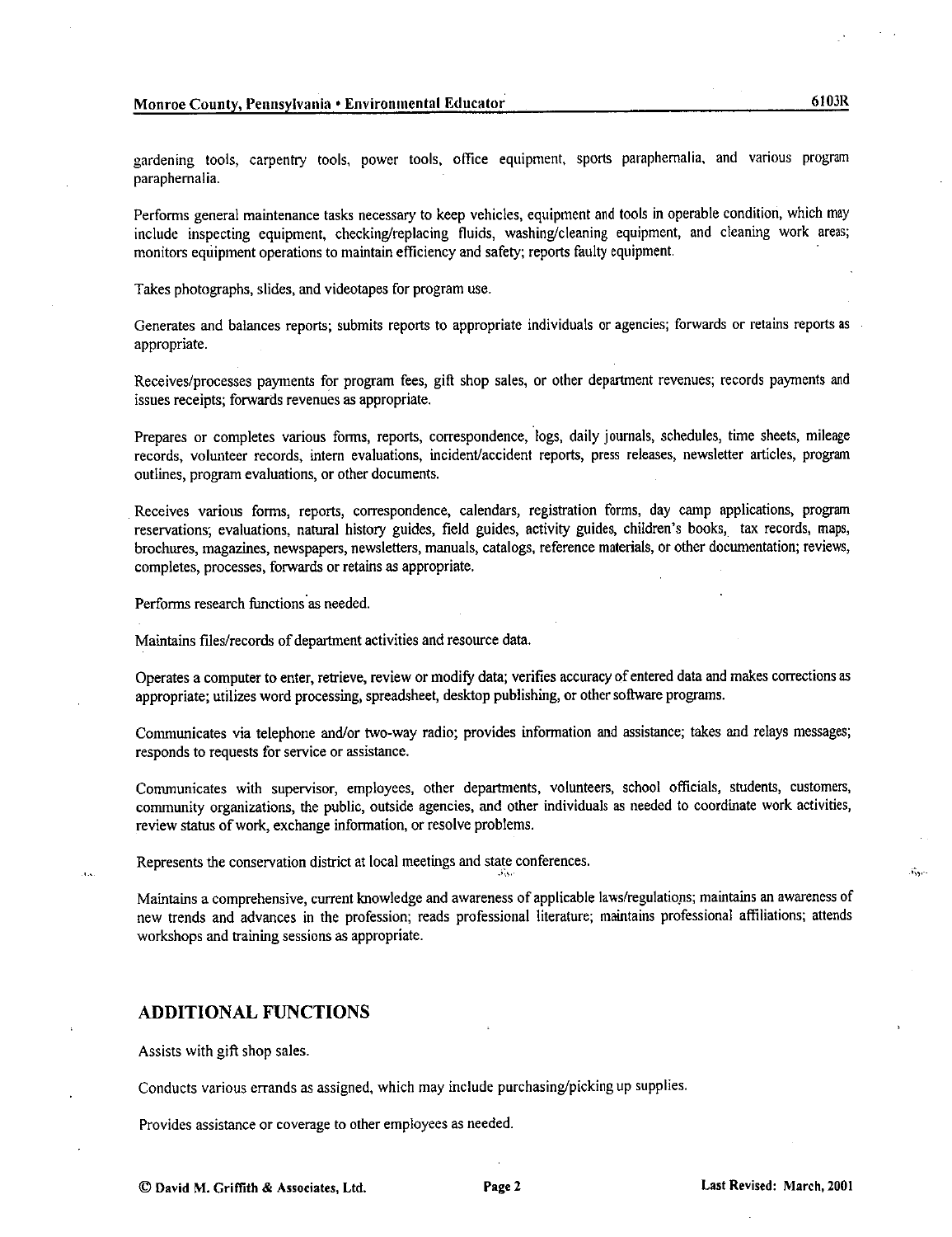Performs other related duties as required.

 $\epsilon_{\rm{in}}$ 

# **MINIMUM QUALIFICATIONS**

Bachelor's degree in Environmental Education, Natural History, Natural Resources, Science, Recreation, or closely related field; supplemented by one (1) year previous experience and/or training involving environmental education; or any equivalent combination of education, training, and experience which provides the requisite knowledge, skills, and abilities for this job. Pennsylvania Teaching Certification in Environmental Education preferred. Must possess and maintain a valid Pennsylvania driver's license.

# PERFORMANCE APTITUDES

Data Utilization: Requires the ability to calculate and/or tabulate data. Includes performing subsequent actions in relation to these computational operations.

Human Interaction: Requires the ability to provide guidance, assistance, and/or interpretation to others regarding the application of procedures and standards to specific situations.

Equipment, Machinery, Tools, and Materials Utilization: Requires the ability to operate, maneuver and/or control the actions of equipment, machinery, tools, and/or materials used in performing essential functions.

Verbal Aptitude: Requires the ability to utilize a wide variety of reference, descriptive, advisory and/or design data and information.

Mathematical Aptitude: Requires the ability to perform addition, subtraction, multiplication, and division; the ability to calculate decimals and percentages; the ability to utilize principles of fractions; and the ability to interpret graphs.

Functional Reasoning: Requires the ability to apply principles of rational systems; to interpret instructions furnished in written, oral, diagrammatic, or schedule form; and to exercise independent judgment to adopt or modify methods and standards to meet variations in assigned objectives.

Situational Reasoning: Requires the ability to exercise judgment, decisiveness and creativity in situations involving evaluation of information against measurable or verifiable criteria.

## **ADA COMPLIANCE**

Physical Ability: Tasks require the ability to exert very moderate physical effort in light work, typically involving some combination of stooping, kneeling, crouching and crawling, and which may involve some lifting, carrying, pushing and/or pulling of objects and materials of moderate weight (12-20 pounds).

Sensory Requirements: Some tasks require the ability to perceive and discriminate colors or shades of colors, sounds, odor, depth, texture, and visual cues or signals. Some tasks require the ability to communicate orally.

Environmental Factors: Performance of essential functions may require exposure to adverse environmental conditions, such as dirt, dust, pollen, odors, wetness, humidity, rain, fumes, temperature extremes, machinery, traffic hazards, toxic agents, disease, pathogenic substances, wilderness/water accidents, or animal/wildlife bites.